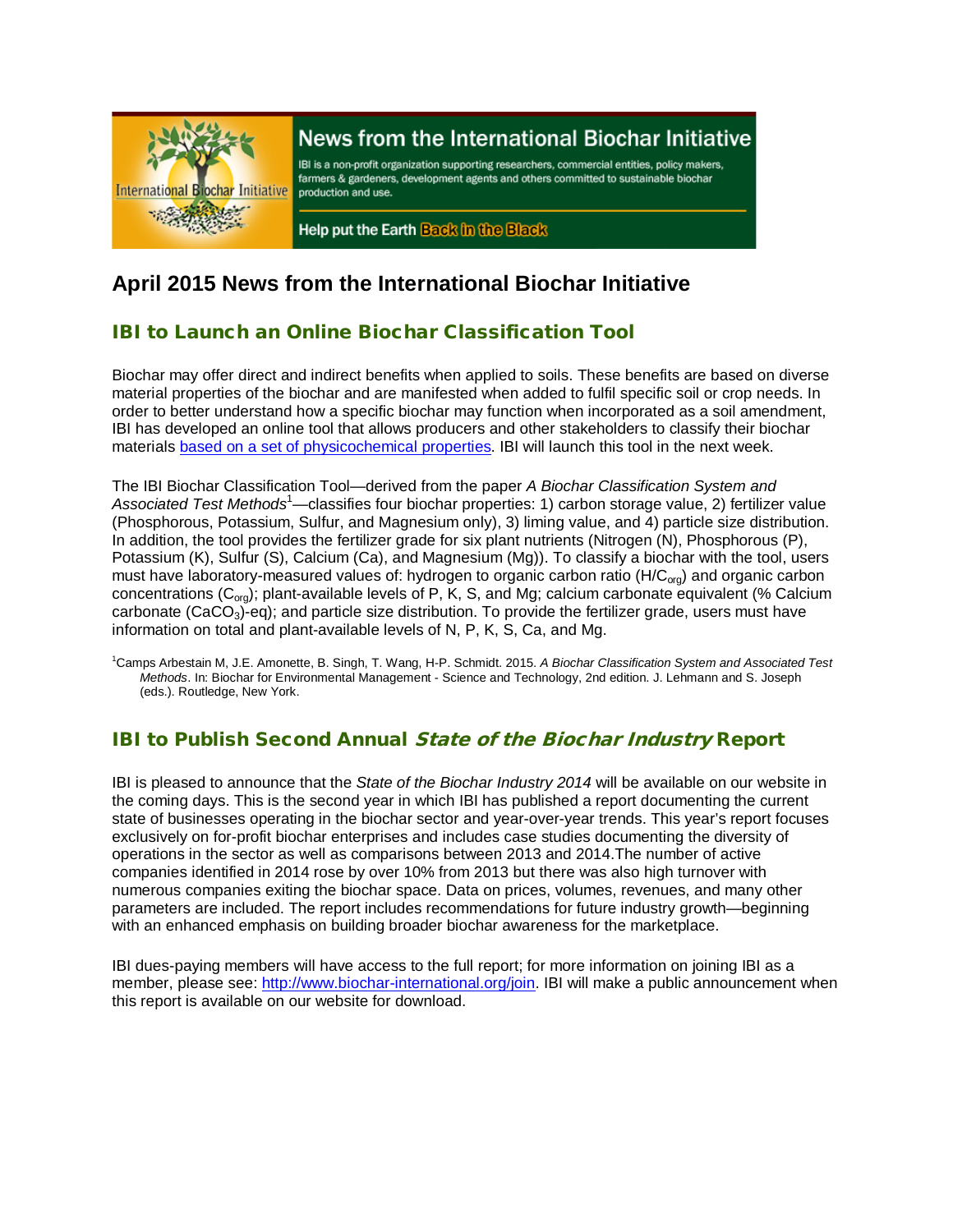# ACR Methodology for Emissions Reductions from Biochar Projects Listed As Inactive

In late March, the American Carbon Registry (ACR) listed the *Methodology for Emissions Reductions from Biochar Projects* as inactive. This action was taken after the anonymous peer review panel assembled by ACR concluded that there was insufficient scientific evidence to support the Test Method for Estimating Biochar Carbon Stability (BC<sub>+100</sub>)—a core component of the overall methodology. BC<sub>+100</sub> uses the ratio of hydrogen to organic carbon—as measured using standard analytical techniques—to estimate the fraction of biochar carbon that will persist in soil for 100 years.

IBI believes this outcome reflects the relative novelty of biochar science. Whereas biochar researchers around the globe largely agree on methods to estimate biochar carbon persistence utilized in the ACR methodology i.e.,  $BC_{+100}$ , the larger scientific community remains unfamiliar with recent advances in the field.

The methodology had been proceeding through the ACR approval process for 3 years. Its rejection represents a considerable setback in efforts to enable biochar projects to access carbon trading markets. Future efforts to revive the methodology in the ACR process—or other carbon offset registries—should focus on bolstering the evidence for  $BC_{+100}$ , or developing novel methods to accurately estimate biochar carbon persistence under field conditions.

IBI, along with methodology development partners The Climate Trust and The Prasino Group, thank our partners and all stakeholders who contributed towards improving the methodology along the way. For further information, please contact [info@biochar-international.org.](mailto:info@biochar-international.org)

## May IBI Webinar Series Event: Dr. Maria Luz Cayuela presents: When Biochar meets Nitrogen: exploring their interactions in the soilatmosphere interface

Have you wondered about the interaction between Nitrogen and biochar in soil? IBI welcomes Dr. Maria Luz Cayuela of the Spanish National Research Council (CSIC) to address this interesting topic for our May *IBI Webinar Series* event. Dr. Cayuela will discuss the Nitrogen (N) cycle and how it has been modified since the beginning of the use of mineral N fertilizers. She will give a general overview on past research related to biochar and its interaction with N in soil, and more specifically on  $N<sub>2</sub>O$  emissions. She will also explain the different experiments that her group in Spain, in collaboration with other scientists, has performed recently, aiming to understand if biochar could represent a viable option to mitigate  $N_2O$ emissions in fertilized soils by unveiling the mechanisms behind this phenomenon.



[Registration is open now.](https://attendee.gotowebinar.com/register/2249601156570113026) The webinar will be held on Tuesday, May 12th at 16:00 GMT (which is 12:00 p.m. U.S. Eastern Time). Note: Please convert the 12:00 p.m. ET start time to your local time by using this [time converter tool.](http://www.timeanddate.com/worldclock/converter.html) You must be a dues-paying member to participate in these special events. If you are not an IBI member and would like to join, [please click here.](http://www.biochar-international.org/join)

For more information on this webinar program, including links to prior presentations by Dr. Steven McGreevy (Research Institute for Humanity and Nature, Kyoto, Japan), Dr. Johannes Lehmann (Cornell University, USA), Dr. Isabel Lima (US Department of Agriculture), Art Donnelly (Estufa Finca Project Director & Seachar), Dr. Andreas Hornung (Fraunhofer Institute for Environmental, Safety, and Energy Technology (UMSICHT) leader), Jonah Levine (Manager at Confluence Energy LLC), Doug Phillips/Dave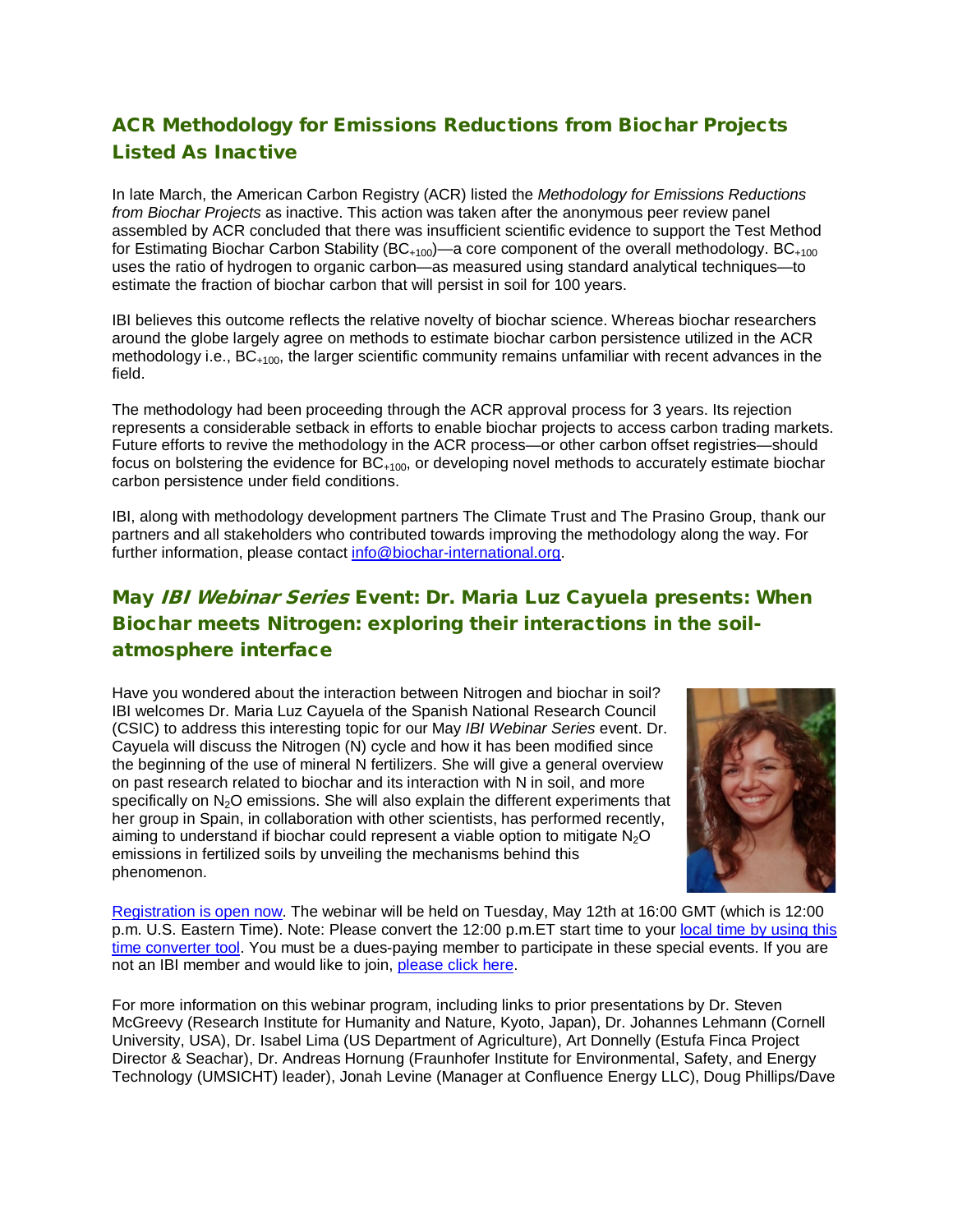Warne/Anna Carrucan (Greening Australia), and Dr. Sai Bhaskar Reddy Nakka (Geoecology Energy Organisation (GEO)), please see: [http://www.biochar-international.org/webinar\\_series.](http://ibi.memberclicks.net/message2/link/3b7fbc09-c4a7-4bda-994f-4e3b9cf57ba6/3)

## Renewing IBI Business and Organization Members

A listing of all current IBI [Business](http://ibi.memberclicks.net/message/urlRedir?id=61092&recip=2037fe9e-203a-4b7f-af3c-ac8774c71cbd) and [Organization](http://ibi.memberclicks.net/message/urlRedir?id=61093&recip=2037fe9e-203a-4b7f-af3c-ac8774c71cbd) Members can be found on our website. For more information on membership opportunities and benefits, or to join, please see: [http://www.biochar](http://ibi.memberclicks.net/message/urlRedir?id=61094&recip=2037fe9e-203a-4b7f-af3c-ac8774c71cbd)[international.org/join.](http://ibi.memberclicks.net/message/urlRedir?id=61094&recip=2037fe9e-203a-4b7f-af3c-ac8774c71cbd) Please note, Business and Organization descriptions are submitted by each individual entity, and are not developed or written by IBI.

#### **Dr. Rick Davies**

Dr. Rick Davies is a Monitoring and Evaluation consultant, specializing in the evaluation of development aid programs in Africa and Asia. He is not directly engaged in biochar research, but is supportive of research into its potential uses for carbon sequestration, soil enhancement and carbon negative energy. For more information on his work, [visit his own personal website](https://richardjdavies.wordpress.com/) and the [Monitoring and](http://mande.co.uk/)  [Evaluation NEWS website,](http://mande.co.uk/) which he manages.

#### **Guangdong Dazhong Agricultural Science and Technology Co. Ltd**

Guangdong Dazhong Agricultural Science and Technology Co. Ltd is an innovative fertilizer manufacturer, and is one of the leading organic fertilizer producers in China. As a leader of low carbon and eco-friendly agriculture in China, Guangdong Dazhong Agriculture Science Co. has adhered to the mission of a low carbon and high yield fertilizer to be the most cost-effective agricultural products manufacturer. They are located in Dongguan, Guangdong Province, China and are looking to

include biochar in their product range in the near future. For more information on the company, please visit: [http://www.dazhongnk.cn/english/index.asp.](http://www.dazhongnk.cn/english/index.asp)

### Testing Feedstocks and TLUDs in Thailand—a Report

Jay White, a US Peace Corps Volunteer stationed in Chiang Mai Thailand, conducted a series of experiments on producing biochar from different feedstocks in Thailand in the spring of 2015. Working with the organizations SAO Soppoeng and Mae Lod Royal Project, and with funding assistance by Friends of Thailand, Mr. White recently published his findings in a report entitle[d Promotion of Clean](http://www.biochar-international.org/sites/default/files/TLUD%26Biochar%20Report_Thailand_for_IBI.pdf)  [Emissions Charcoal Production and Use of Biochar.](http://www.biochar-international.org/sites/default/files/TLUD%26Biochar%20Report_Thailand_for_IBI.pdf)

The project organizers were interested in promoting the TLUD kiln technology and the use of biochar in the local community and agreed that before promoting these technologies, they needed to better understand the operation of the TLUD kiln and test pyrolysis of different locally available feedstocks. As the primary goal of this project was to promote continued use of biochar and the TLUD kiln among community members, the organizers knew that they need to test the kiln to ensure usability.

The project's design had three objectives to meet the goal of promoting the TLUD kiln and biochar use.

- 1. Build two TLUD kilns with counterparts in the SAO and Royal Project and test their use on five locally available feedstocks: hardwood waste from fruit trees, bamboo, corn cobs, rice husks, and rice straw.
- 2. Promote the TLUD kiln design and the production of biochar in two trainings, at the Sao and the Royal Project, open to the local public and select 10 participants from the most interested attendees.
- 3. Provide free TLUD kilns and personal training for the 10 participants in the use of their TLUD kiln and in the incorporation of resulting charcoal into organic soil amendments.



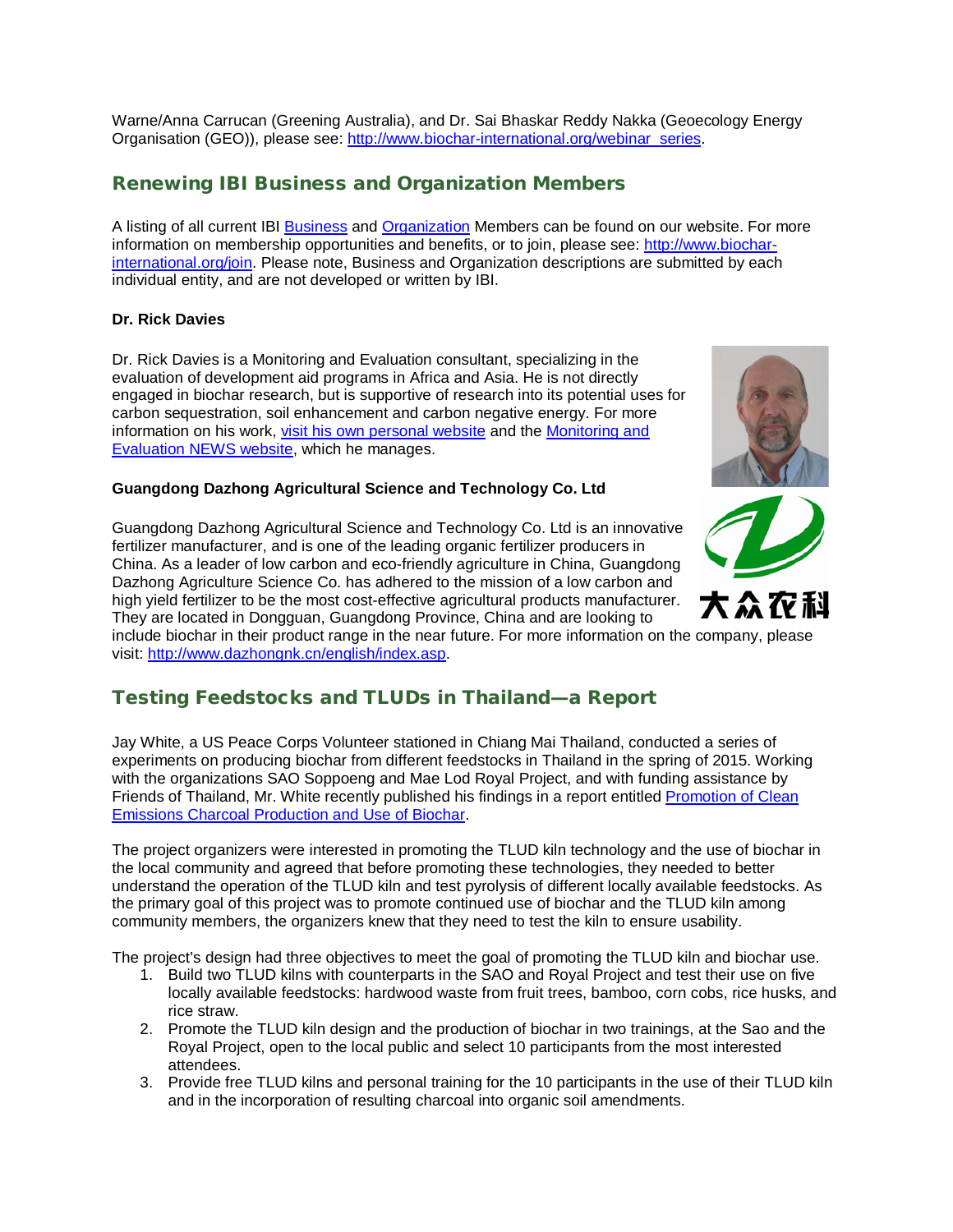#### Biochar Briefs: News Roundup for April

We update the website weekly with new articles on biochar. For more information, please see: [http://www.biochar-international.org/newsbriefs.](http://ibi.memberclicks.net/message/urlRedir?id=61106&recip=2037fe9e-203a-4b7f-af3c-ac8774c71cbd)

#### **Australia**

[The No Till Farmers Association based in South Australia has](http://www.abc.net.au/news/2015-04-17/tch-biochar-business/6399436) found that crops are showing a significant positive response when fields are amended with only 35 kilograms of biochar per hectare. Research and development manager Greg Butler said the supply of biochar has been limited because the Australian Federal Government's Emissions Reduction Fund has yet to approve biochar as a carbon mitigation method. Mr. Butler also noted that the industry is not producing enough biochar to sell it at a costeffective price—it is now about \$1,000 a tonne, and his organization's economic modeling shows that most farmers could afford to use biochar in commercial cropping applications at a price of \$400 per tonne.

#### **Germany**

[Dr. Claudia Kammann of the Justus-Liebig University \(JLU\) shares her history](http://www.oberhessische-zeitung.de/lokales/hochschule/dr-claudia-kammann-von-der-jlu-stellt-ihre-forschungsergebnisse-vor_15163150.htm) conducting research on biochar (she first heard about biochar in 2006). She notes that there are numerous benefits to biochar including carbon sequestration, as an addition to compost, and use in soils. To have the greatest environmental impact, biochar systems should be circular in concept—in that feedstocks are acquired at the site of production and then used in local systems. However, this has to be balanced with the economic reality of biochar production and use systems.

#### **Ghana**

[Smallholder farmers in the Northern Region are using biochar blends](http://www.ghanaweb.com/GhanaHomePage/regional/artikel.php?ID=354294) made from rice husk, chicken droppings, and charcoal on their fields through an ongoing project of the Abokobi Society of Switzerland. The group is a local farming organization, who has been assisting farmers with sustainable farming practices.

#### **United States**

Phoenix Energy [with its joint venture, North Fork Community Power,](http://biomassmagazine.com/articles/11782/california-biomass-gasification-project-awarded-cec-grant) was recently awarded a \$4.9 million grant by the California Energy Commission. The grant will be used to construct one of the first forestsourced biomass gasification plants which will utilize local forest biomass sustainably sourced from restoration and fuel reduction activities on local forest lands, including the Sierra National Forest. The biomass will be used to make electricity, heat, and biochar. "This project is a fantastic community story and an example of what can be accomplished with a robust a public/private partnership," said Phoenix Energy CEO Gregory Stangl.

[California Lutheran University students have launched a campaign](http://www.callutheran.edu/news/news_detail.php?story_id=11492) to get the city of Thousand Oaks (California) residents to save water by using biochar. The city, Cal Lutheran, and community members provided the students \$3,000 to fund their "Take CHARge" campaign which promotes residential use of biochar. The students surveyed residents about their attitudes and habits around water use, and based on the responses, are developing key messaging on the reduced need for water with biochar/associated cost savings. They also created a slogan and logo as well as print, online, and video ads for local newspapers and movie theaters. Thousand Oaks has established itself as a leader among cities in the use of biochar, which it credits for cutting the Civic Arts Plaza water bill in half.

Storm King Art [Center in New York is presenting a large-scale outdoor](http://www.artfixdaily.com/artwire/release/6573-storm-king-art-center-presents-large-scale-biochar-installation-b) installation by Luke Stettner made with biochar. The artist filled large trenches with biochar and arranged the biochar trenches into a series of geometric patterns over an 80-square-foot expanse on Storm King's South Fields. The trenches range in length from one to 48 feet, and are visible from Storm King's Museum Hill. Stettner made the biochar for the installation at a small farm in Vermont.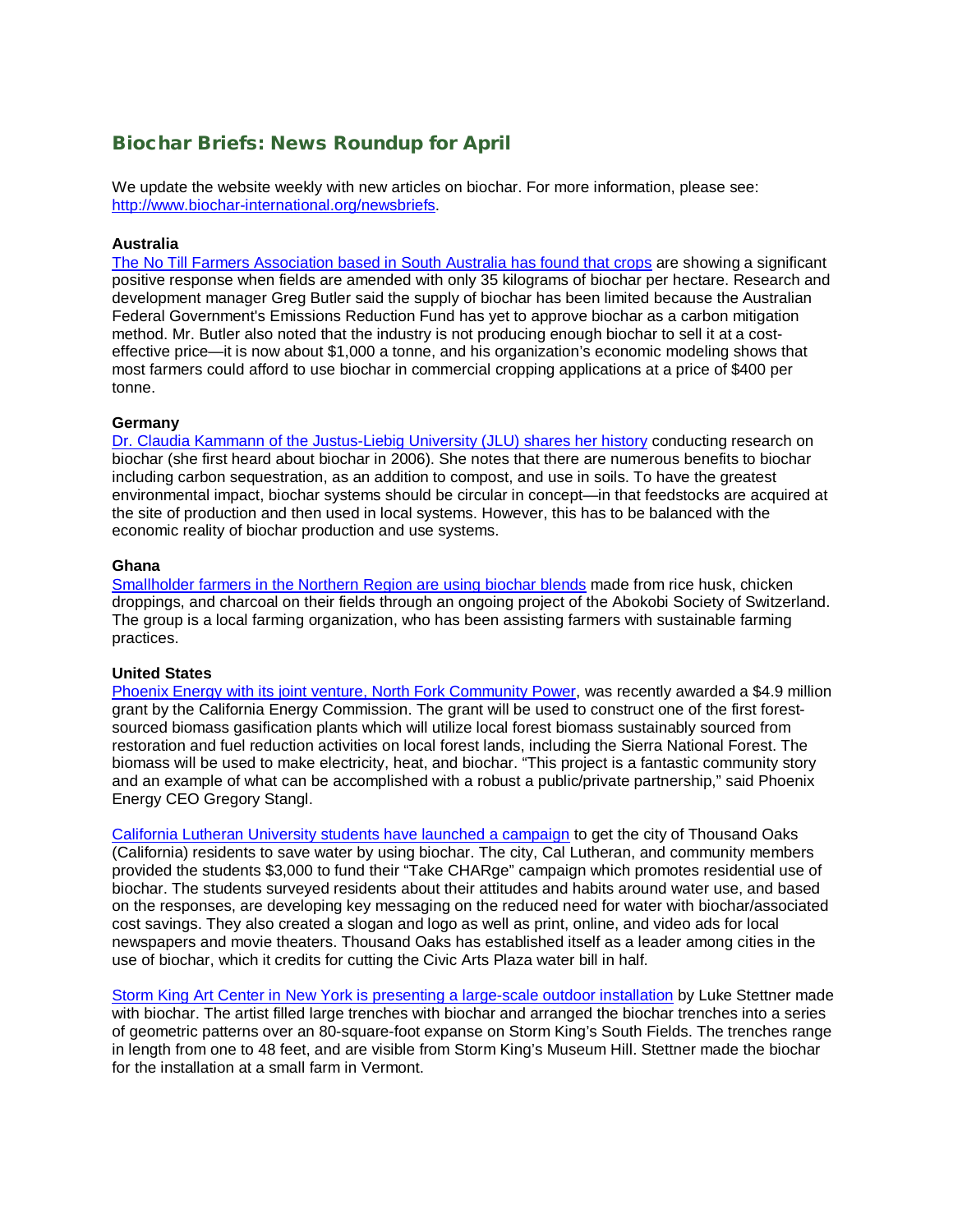## Opportunities in Biochar

- Take advantage of a free subscription to Biomass Magazine. More information is available at: [http://www.biochar-international.org/node/5537.](http://www.biochar-international.org/node/5537)
- Download the open access biochar book: *Biochar Culture*, by Dr Sai Bhaskar Reddy Nakka. The text highlights the use of biochar in communities and its potential for increased sustainable agriculture in smaller scale farmsteads and homes, focusing on work in India. The book can be accessed at: [http://www.biocharculture.com.](http://www.biocharculture.com/)
- Job postings in biochar (as well as research/educational opportunities) can be accessed at: [http://www.biochar-international.org/network/jobs.](http://ibi.memberclicks.net/message/urlRedir?id=61120&recip=2037fe9e-203a-4b7f-af3c-ac8774c71cbd)
- Looking for potential grant funding? Check out the Terra Viva Grants Directory which develops and manages information about grants for agriculture, energy, environment, and natural resources in the world's developing countries at: [http://www.terravivagrants.org/Home.](http://www.terravivagrants.org/Home)

## Upcoming Calendar Events

- May 18 21: Japan Biomass Power Market. Location: Tokyo, Japan. For more information: <http://www.biochar-international.org/node/6647>
- May 28 29: Biochar Contribution to Sustainable Agriculture. Location: Potsdam, Germany. For more information:<http://www.biochar-international.org/node/5510>
- June 1 4: 23rd European Biomass Conference and Exhibition. Location: Vienna, Austria. For more information:<http://www.biochar-international.org/node/5361>
- June 23: Compost and biochar safety, economy and EU law harmonization conference. Location: Brussels, Belgium. For more information:<http://www.biochar-international.org/node/6656>
- June 24 27: Biochar: a sustainable solution for agriculture and environment at BiocharEXPO 2015. Location: Milan, Italy. For more information:<http://www.biochar-international.org/node/5950>
- July 5 10: Soil interfaces for sustainable development (with colloquium on Biochar in Agriculture and Environment). Location: McGill University, Montreal, Quebec, Canada. For more information: <http://www.biochar-international.org/node/6250>

See the **IBI Calendar page for more events.** To add an event to the calendar, send the information to [info@biochar-international.org.](http://ibi.memberclicks.net/message/urlRedir?id=61132&recip=2037fe9e-203a-4b7f-af3c-ac8774c71cbd)

### Regional Biochar Group Updates

To read more on the 58 regional and national biochar groups, please see IBI's website (link to: [http://www.biochar-international.org/network/communities\)](http://www.biochar-international.org/network/communities). This month's report is from a new group— Biochar Lithuania.

#### **Biochar Lithuania**

The Department of Environmental Protection at Vilnius Gediminas Technical University has joined the COST Action work with biochar research. University researchers are conducting work on biochar focused on characterization, remediation of heavy metals in soils and from water, and biochar for carbon sequestration. The group is interested in the greater use of biochar in Lithuania due to the country's rich biomass resources for potential biochar production (forests cover 33.3% of the country). Biochar Lithuania will contribute more updates soon on specific research activities. For more information, please see: [http://www.vgtu.lt/uploads/files/dir614/dir30/dir1/19\\_0.php](http://www.vgtu.lt/uploads/files/dir614/dir30/dir1/19_0.php) or contact Edita Baltrenaite at [baltrenaite@yahoo.com.](mailto:baltrenaite@yahoo.com)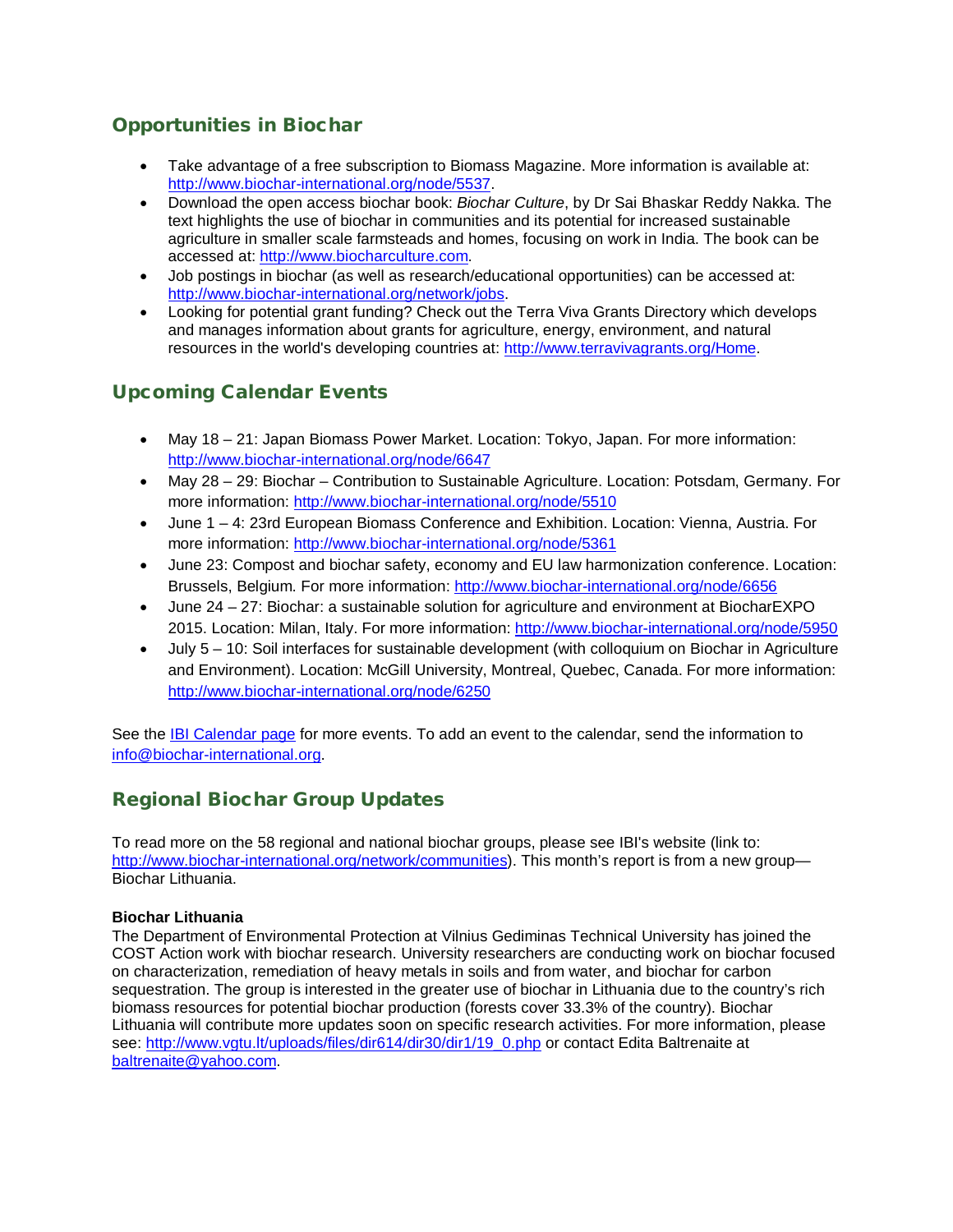#### Recently Published Biochar Research

IBI tracks all published research on biochar and includes it in our [online bibliography.](http://ibi.memberclicks.net/message/urlRedir?id=24751&recip=be7c7021-8bab-4aa7-a274-1c95dcc834ca) The following articles were added in the last month. Please visit the website bibliography for more information on any of these articles. Due to copyright infringement laws, we cannot provide full copies of articles unless we have permission from the publisher. If you have published work that is not included, [please email us.](http://ibi.memberclicks.net/message/urlRedir?id=24748&recip=be7c7021-8bab-4aa7-a274-1c95dcc834ca)

Akhtar, S. S.; M. N. Andersen and F. Liu (2015). Biochar Mitigates Salinity Stress in Potato. Journal of Agronomy and Crop Science; DOI 10.1111/jac.12132

Ali, Kawsar; Muhammad Arif, Waheed Ullah, Abdullah, Wiqar Ahmad, M. Rabnawaz Khan, L.S. Ayeni, M. Amin and Muhammad Jehangir (2015). Influence of Organic and Inorganic Amendments on Weeds Density and Chemical Composition. Pak. J. Weed Sci. Res. [http://www.wssp.org.pk/vol-21-1-](http://www.wssp.org.pk/vol-21-1-2015/5.%20PJWSR-05-2015.pdf) [2015/5.%20PJWSR-05-2015.pdf](http://www.wssp.org.pk/vol-21-1-2015/5.%20PJWSR-05-2015.pdf)

Bai, Shahla Hosseini; Cheng-Yuan Xu, Zhihong Xu, Timothy Blumfield, Haitao Zhao, Helen Wallace, Frédérique Reverchon, Lukas Zwieten (2015) Soil and foliar nutrient and nitrogen isotope composition (dN) at 5 years after poultry litter and green waste biochar amendment in a macadamia orchard. Environmental Science and Pollution Research; DOI 1007/s11356-014-3649-2

Bayou, Walelign Demisie (2015). Effect of biochar carbon acidic nitrogen and phosphorus cycling and ferralsols highly weathered soil. Miscellaneous; [http://cdmd.cnki.com.cn/Article/CDMD-10335-](http://cdmd.cnki.com.cn/Article/CDMD-10335-1014361582.htm) [1014361582.htm](http://cdmd.cnki.com.cn/Article/CDMD-10335-1014361582.htm)

Bedussi, Floriana; Patrizia Zaccheo, Laura Crippa (2015). Pattern of pore water nutrients in planted and non-planted soilless substrates as affected by the addition of biochars from wood gasification. Biology and Fertility of Soils; DOI 10.1007/s00374-015-1011-6

Brantley, Katy E. (2014). Root Biomass and Mycorrhizal Infection in Loam Soil Amended with Poultry Litter Biochar. Conference: 2014 ASA, CSSA, & SSSA Annual Meeting; <https://dl.sciencesocieties.org/publications/meetings/download/pdf/2014am/87533>

Buss, Wolfram; Ondrej Mašek, Margaret Graham, Dominik Wüst (2015). Inherent organic compounds in biochar–Their content, composition and potential toxic effects. Journal of Environmental Management; DOI 10.1016/j.jenvman.2015.03.035

Calderón, Francisco J.; Joseph Benjamin, Merle F. Vigil (2015). A Comparison of Corn (Zea mays L.) Residue and Its Biochar on Soil C and Plant Growth. PLOS ONE; <http://journals.plos.org/plosone/article?id=10.1371/journal.pone.0121006>

Case, Sean; McNamara, Niall; Reay, D.S.; Stott, Andy; Grant, Helen; Whitaker, Jeanette (2015). Chemical analysis of nitrogen transformations in biochar amended soil. NERC Open Research Archive; <http://nora.nerc.ac.uk/508166>

Cayuela, M.L.; Sanchez-Garcia, M.; Alburquerque, J.A.; Roig, A.; Lopez-Cano, I.; Sanchez-Monedero, M.A. (2015). Avances en el Uso de Biochar para Disminuir las Emisiones de N2O en Suelos Agrícolas. Miscellaneous;

[http://www.researchgate.net/profile/Maria\\_Luz\\_Cayuela/publication/274215010\\_REMEDIA2015/links/551](http://www.researchgate.net/profile/Maria_Luz_Cayuela/publication/274215010_REMEDIA2015/links/551905e50cf2f7d80a3e383f.pdf) [905e50cf2f7d80a3e383f.pdf](http://www.researchgate.net/profile/Maria_Luz_Cayuela/publication/274215010_REMEDIA2015/links/551905e50cf2f7d80a3e383f.pdf)

Chao Gan, Yunguo Liu, Xiaofei Tan, Shufan Wang, Guangming Zeng, Bohong Zheng, Tingting Li, Zhengjiang Jiang and Wei Liu (2015). Effect of porous zinc–biochar nanocomposites on Cr(VI) adsorption from aqueous solution. RSC Advances; DOI 10.1039/C5RA04416B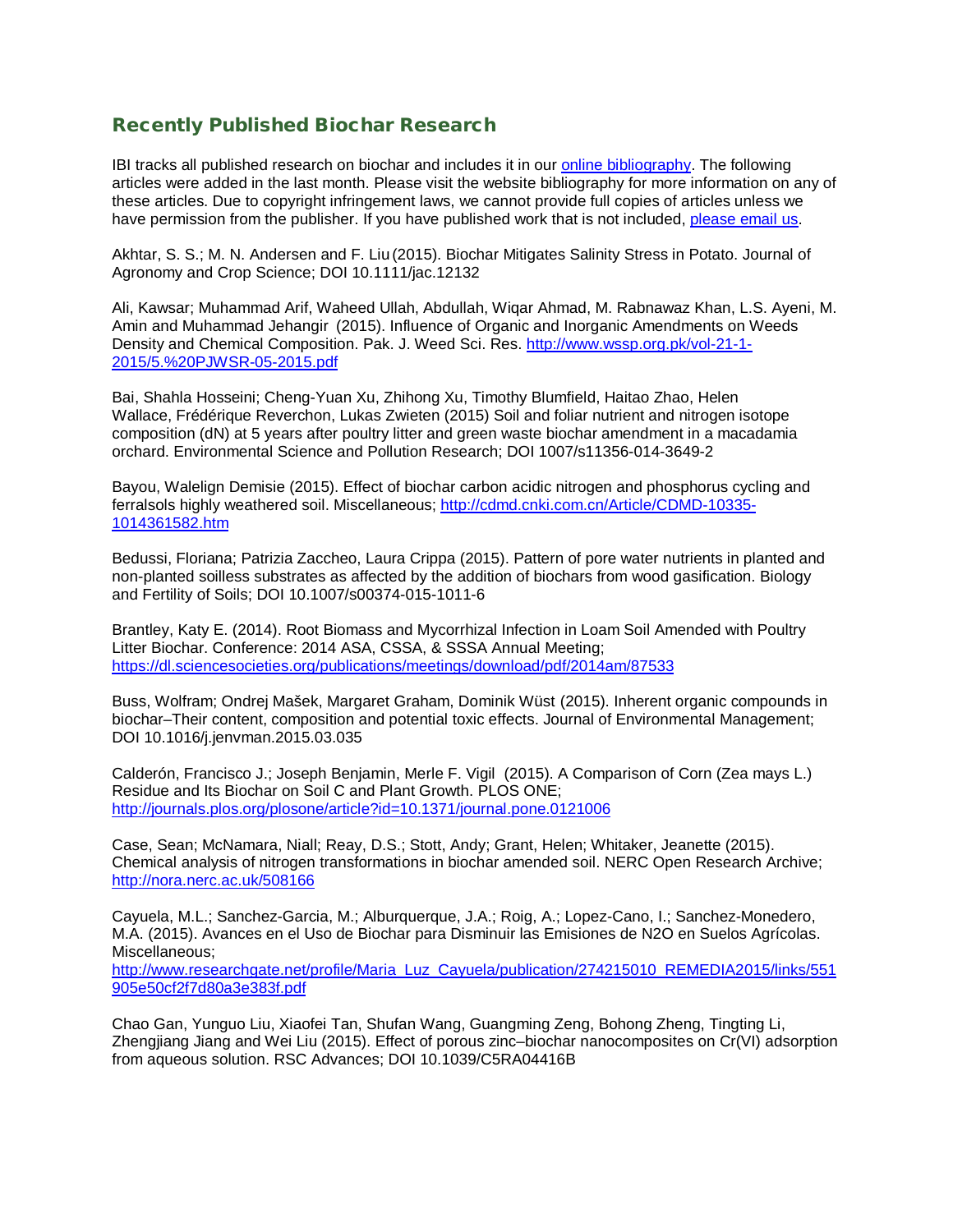Cho, Dong-Wan; Seong-Heon Cho, Hocheol Song, Eilhann E. Kwon (2015). Carbon dioxide assisted sustainability enhancement of pyrolysis of waste biomass: A case study with spent coffee ground. Bioresource Technology; DOI 10.1016/j.biortech.2015.04.002

Craig, Ian P; Jochen Bundschuh and David Thorpe (2015). Pesticide Sustainable Management Practice (Smp) Including Porous Biochar/Geopolymer Structures for Contaminated Water Remediation. Int. J. of Geomate;<http://www.gi-j.com/Serial%2018/1523-1527-4216-Ian-Dec-2015.pdf>

Creamer, Anne Elise; Bin Gao (2015). Adsorbents for CO2 Capture. Carbon Dioxide Capture: An Effective Way to Combat Global Warming. Springer Briefs in Molecular Science; DOI 10.1007/978-3-319- 17010-7\_3

Danish, Subhan; Uzma Younis; Noureen Akhtar; Adeel Ameer; Mustansar Ijaz; Saira Nasreen; Faria Huma; Sana Sharif; Muhammad Ehsanullah (2015). Phosphorus solubilizing bacteria and rice straw biochar consequence on maize pigments synthesis. International Journal of Biosciences

Devi, R. A.; Jature, S. D.; Chattopadhyay, S. B. (2015). Effect of flyash, biochar, coal and vermicompost on the growth, yield and quality of palak (Beta vulgaris L.) cv All Green. Environment and Ecology 2015; <http://www.cabdirect.org/abstracts/20153099501.html>

de Rozari, P.; M. Greenway and A. El Hanandeh (2015). An investigation into the effectiveness of sand media amended with biochar to remove BOD5, suspended solids and coliforms using wetland mesocosms. Water Science & Technology;<http://www.iwaponline.com/wst/up/wst2015120.htm>

Gang Yang, Zhanghong Wang, Qiming Xian, Fei Shen, Cheng Sun, Yanzong Zhang and Jun Wu (2015). Physicochemical properties of biochar derived from vermicompost as affected by pyrolysis temperature and potential environmental amendment as an adsorbent. RSC Advances; DOI 10.1039/C5RA02836A

Gul, Shamim; Joann K. Whalen, Ben W. Thomas, Vanita Sachdeva, Hongyuan Deng (2015). Physicochemical properties and microbial responses in biochar-amended soils: Mechanisms and future directions. Agriculture, Ecosystems & Environment; DOI 10.1016/j.agee.2015.03.015

Gurevich, L.I.; Messina, P.R. Bonelli, A.L. Cukierman (2015). Copyrolysis of peanut shells and cassava starch mixtures. Effect of the components proportion. Journal of Analytical and Applied Pyrolysis; DOI 10.1016/j.jaap.2015.03.017

Hale, Lauren and David Crowley(2014). DNA Extraction from Biochar Amended Soils. Conference: ASA, CSSA, SSSA 2014 Annual Meeting; <https://dl.sciencesocieties.org/publications/meetings/download/pdf/2014am/86318>

Haykiri-Acma, H.; S. Yaman, S. Kucukbayrak (2015). Does carbonization avoid segregation of biomass and lignite during co-firing? Thermal analysis study. Fuel Processing Technology; DOI 10.1016/j.fuproc.2015.03.017

Hazendonk, P; Bryson Brown, M; Byrne, JM; Harrison, T; Mueller, R; Peacock, K; Usher, J; Yalamova, R; Kroebel, R; Larsen, J; McNaughton, RB (2014). Regional Renewable Energy Cooperatives. American Geophysical Union, San Francisco

Hemwong, Saowakon and Georg Cadisch (2015). Effects of Biochar Amendment on Soil Fertility and Lowland Rice Yield in Nakhon Phanom Province Northeast Thailand. Journal of Phanom; [http://www.npu.ac.th/npujournal/files\\_research/14/2-4\\_5.pdf](http://www.npu.ac.th/npujournal/files_research/14/2-4_5.pdf)

Ho, Yeek-Chia; Show, Kuan-Yeow (2015). A Perspective in Renewable Energy Production from Biomass Pyrolysis - Challenges and Prospects. Current Organic Chemistry; <http://www.ingentaconnect.com/content/ben/coc/2015/00000019/00000005/art00006>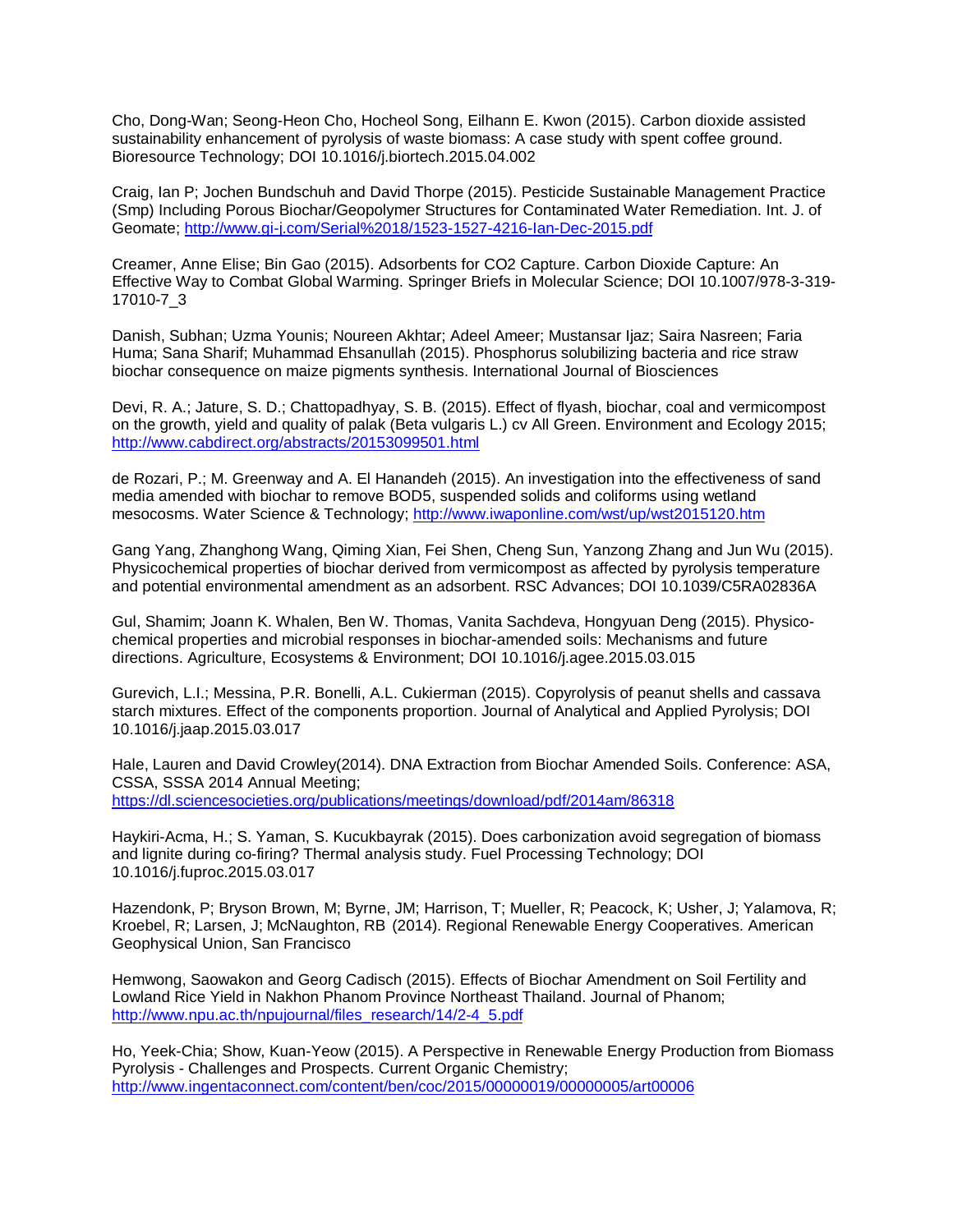Hollan, Jan; Tomáš Milér (2015). Climate and Flows of Substances – How the Earth's climate system works, why and how the climate is changing. Publication: Masayrk University; <http://www.muni.cz/research/publications/1228146>

Iqbal, Hamid; Manuel Garcia-Perez, Markus Flury (2015). Effect of biochar on leaching of organic carbon, nitrogen, and phosphorus from compost in bioretention systems. Science of The Total Environment; DOI 10.1016/j.scitotenv.2015.03.060

Islam, M. Saiful; M.S. Jamal, S.M.A. Sujan, M. Ismail, M. Yunas Miah, M. Saha (2015). Bio-Oil From Pyrolsis of Rice Husk. Journals of Biofuels

Iwuozo, Stephen A. (2015). Incidence of greenhouse gas emissions from soils under different corn management practices. Thesis Tennessee State University; <http://gradworks.umi.com/15/85/1585626.html>

Jeffery, Simon; Marcel B.J. Meinders, Cathelijne R. Stoof, T. Martijn Bezemer, Tess F.J. van de Voorde, Liesje Mommer, Jan Willem van Groenigen (2015). Biochar application does not improve the soil hydrological function of a sandy soil. Geoderma; DOI 10.1016/j.geoderma.2015.03.022

Jining Zhang, Fan Lü, Hua Zhang, Liming Shao, Dezhen Chen & Pinjing He (2015). Multi-scale visualization of the structural and characteristic changes of sewage sludge biochar oriented towards potential agronomic and environmental implication. Scientific Reports; <http://www.nature.com/srep/2015/150324/srep09406/full/srep09406.html>

Khatab, O. H.; Nasib, M. A. A.; Ghoneimy, E. A.; Abo-Elnasr, A. A.; Hassan, H. A. A.; Hassan, M. Y. A.; Attitalla, I. H. (2015). Role of microorganisms in our life's as ecofriendly and replacement for chemical methods. International Journal of Pharmacy and Life Sciences

Lehmann, Johannes; Samuel Abiven, Markus Kleber, Genxing Pan, Bhupinder Pal Singh, Saran P. Sohi and Andrew R. Zimmerman (2015). Persistence of Biochar in Soil. Book Chapter 10: Biochar For Environmental Engineering

Lei Chen, Xianhua Wang, Haiping Yanga, Qiang Lu, Di Li, Qing Yang, Hanping Chen (2015). Study on pyrolysis behaviors of non-woody lignins with TG-FTIR and Py-GC/MS. Journal of Analytical and Applied Pyrolysis; DOI 10.1016/j.jaap.2015.03.018

Leng, Lijian; Xingzhong Yuan, Huajun Huang, Jianguang Shaoa, Hou Wanga, Xiaohong Chen, Guangming Zeng (2015). Bio-char derived from sewage sludge by liquefaction: characterization and application for dye adsorption. Applied Surface Science; DOI 10.1016/j.apsusc.2015.04.014

Li, B.; C. H. Fan, Z. Q. Xiong, Q. L. Li, and M. Zhang (2015). The combined effects of nitrification inhibitor and biochar incorporation on yield-scaled N2O emissions from an intensively managed vegetable field in southeastern China. Biogeosciences;<http://www.biogeosciences.net/12/2003/2015/bg-12-2003-2015.pdf>

Li Gang, WAN Ge-ge, LU Jiang-yin, WANG Jian-jun (2015). Research progress in preparation of biochar from sewage sludge by dry distillation method. Modern Chemical Industry; [http://d.wanfangdata.com.cn/periodical\\_xdhg201502008.aspx](http://d.wanfangdata.com.cn/periodical_xdhg201502008.aspx)

Liping Pan (2015). Remediation of contaminated soil Atrazine complex - biochar cadmium. Miscellaneous;<http://cdmd.cnki.com.cn/Article/CDMD-10593-1014367596.htm>

Liu, Shuwei; Yaojun Zhang, Yajie Zong, Zhiqiang Hu, Shuang Wu, Jie Zhou, Yaguo Jin and Jianwen Zou (2015). Response of soil carbon dioxide fluxes, soil organic carbon and microbial biomass carbon to biochar amendment: a meta-analysis. Global Change Biology: Bioenergy; DOI 10.1111/gcbb.12265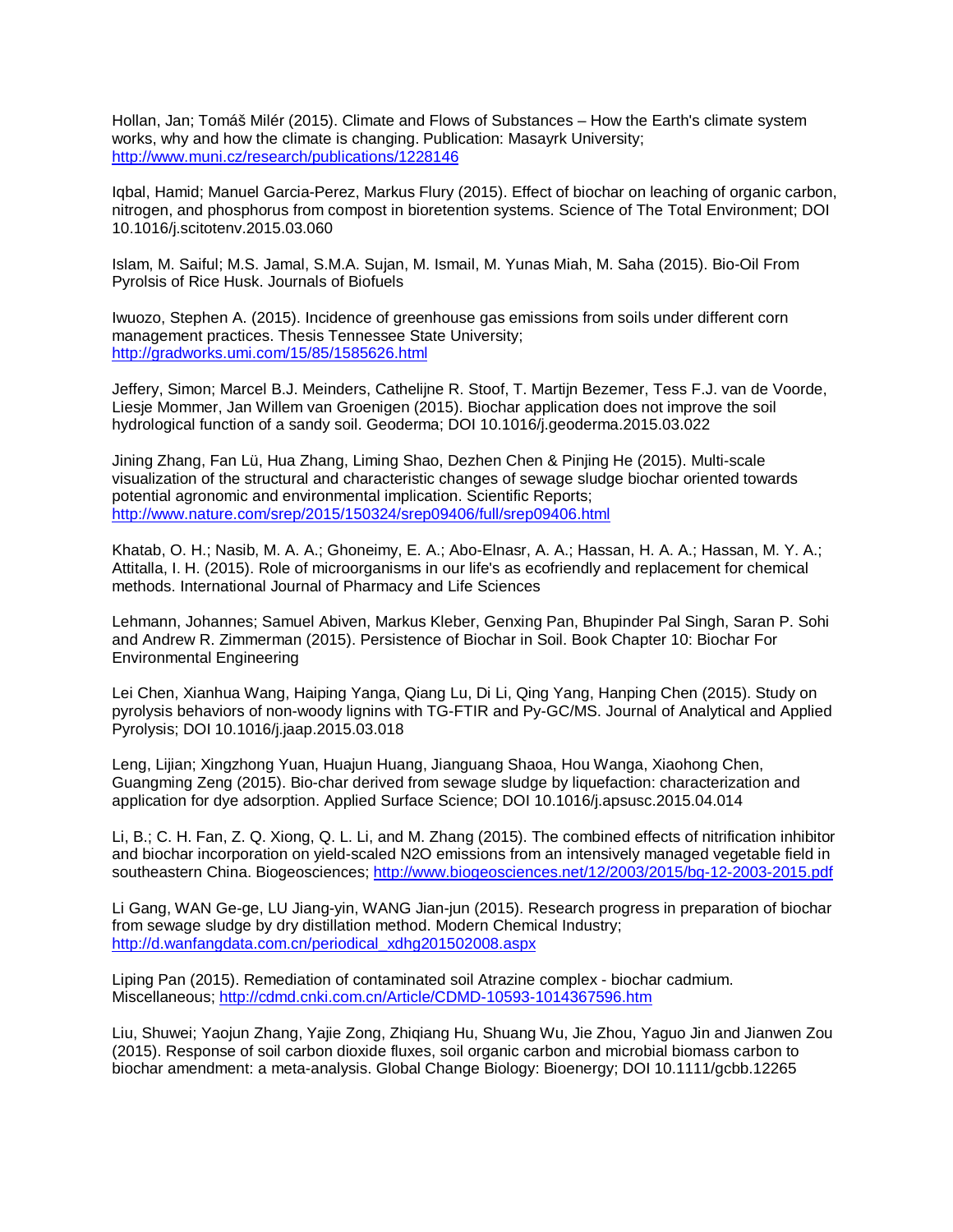Lü Yi-jia, QU Zhong-yi (2015). Effect of Biochar Fertilizer on Topsoil of Soil Fertility and Moisture Content in Hetao Irrigation Area. Water Saving Irrigation; [http://d.wanfangdata.com.cn/periodical\\_jsgg201503006.aspx](http://d.wanfangdata.com.cn/periodical_jsgg201503006.aspx)

Maroušek, Josef; Simona Hašková, Robert Zeman, Jaroslav Žák, Radka Vanícková, Anna Maroušková, Jan Váchal, Katerina Myšková (2015). Techno-economic assessment of processing the cellulose casings waste. Clean Technologies and Environmental Policy; DOI 10.1007/s10098-015-0941-x

Mazlan, Mohammad Amir Firdaus; Yoshimitsu Uemura, Noridah B. Osman, Suzana Yusup (2015). Fast pyrolysis of hardwood residues using a fixed bed drop-type pyrolyzer. Energy Conversion and Management: DOI 10.1016/j.enconman.2015.03.102

Mekuria, Wolde; Andrew Noble, Matthew McCartney, Hoanh Chu Thai, Somphasith Douangsavanh & Simon Langan (2015). Soil management for raising crop water productivity in rainfed production systems in Lao PDR. Archives of Agronomy and Soil Science; DOI 10.1080/03650340.2015.1037297

Moges, Melesse Eshetu; Fasil Ejigu Eregno, Arve Heistad (2015). Performance of biochar and filtralite as polishing step for on-site greywater treatment plant. Management of Environmental Quality: An International Journal; DOI 10.1108/MEQ-07-2014-0101

Mubarak, N. M.; Y. T. Fo, Hikmat Said Al-Salim, J. N. Sahu, E. C. Abdullah, S. Nizamuddin, N. S. Jayakumar, P. Ganesan(2015). Removal of Methylene Blue and Orange-G from Waste Water Using Magnetic Biochar. International Journal of Nanoscience; DOI 10.1142/S0219581X1550009X

Nelissen, Victoria; Tobias Rütting, Dries Huygens, Greet Ruysschaert and Pascal Boeckx (2014). Temporal evolution of the impact of a woody biochar on soil nitrogen processes: a 15N tracing study. Conference: 18th Nitrogen workshop: The nitrogen challenge: building a blueprint for nitrogen use efficiency and food security;<https://biblio.ugent.be/publication/5871963>

Noyce, Genevieve L.; Nathan Basiliko, Roberta Fulthorpe, Tara E. Sackett, Sean C. Thomas (2015). Soil microbial responses over 2 years following biochar addition to a north temperate forest. Biology and Fertility of Soils; DOI 10.1007/s00374-015-1010-7

Nsamba, Hussein Kisiki; Sarah E. Hale, Gerard Cornelissen, Robert Thomas Bachmann (2015). Designing and Performance Evaluation of Biochar Production in a Top-Lit Updraft Up-scaled Gasifier. Journal of Sustainable Bioenergy Systems; DOI 10.4236/jsbs.2015.52004

Oral, Imran (2015). Determination of elastic constants of epoxy resin/biochar composites by ultrasonic pulse echo overlap method. Polymer Composites; DOI 10.1002/pc.23488

Page-Dumroese, D. S.; P. R. Robichaud, R. E. Brown, J. M. Tirocke (2015). Water Repellency of Two Forest Soils after Biochar Addition. American Society of Agricultural and Biological Engineers; [http://www.fs.fed.us/rm/pubs\\_journals/2015/rmrs\\_2015\\_page\\_dumroese\\_d001.pdf](http://www.fs.fed.us/rm/pubs_journals/2015/rmrs_2015_page_dumroese_d001.pdf)

Pellera, Frantseska-Maria; Evangelos Gidarakos (2015). Effect of dried olive pomace – derived biochar on the mobility of cadmium and nickel in soil. Journal of Environmental Chemical Engineering; DOI 10.1016/j.jece.2015.04.005

Peters, Jens; Diego Iribarren, and Javier Dufour (2015). Biomass pyrolysis for biochar or energy applications? A life cycle assessment. Environmental Science & Technology; <http://pubs.acs.org/doi/abs/10.1021/es5060786>

Poerschmann, J.; B. Weiner, H. Wedwitschka, A. Zehnsdorf, R. Koehler, F.-D. Kopinke (2015). Characterization of biochars and dissolved organic matter phases obtained upon hydrothermal carbonization of Elodea nuttallii. Bioresource Technology; DOI 10.1016/j.biortech.2015.03.146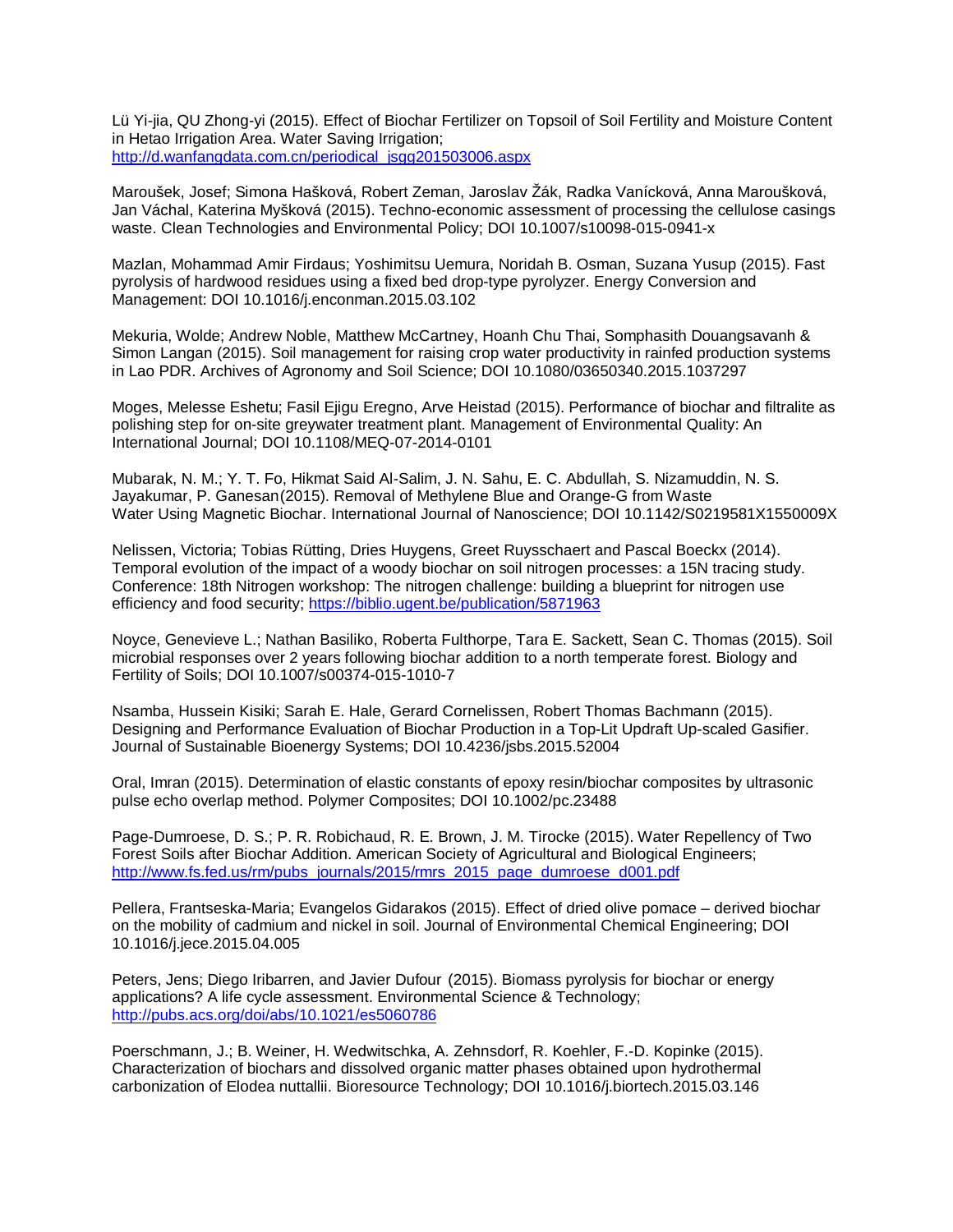Qiangu Yan, Yongwu Lu, Filip To, Yebo Li and Fei Yu (2015). Synthesis of Tungsten Carbide Nanoparticles in Biochar Matrix as a Catalyst for Dry Reforming of Methane to Syngas. Catalysis Science & Technology; DOI 10.1039/C5CY00029G

Quesada Kimzey, Jaime (2015). The carbonization of biomass waste: an exploration with exciting prospects. TEC;<http://repositoriotec.tec.ac.cr/handle/2238/4086?show=full>

Ramola, S.; T. Mishra, G. Rana & R. K. Srivastava (2015). Characterization and pollutant removal efficiency of biochar derived from baggase, bamboo and tyre. Environmental Monitoring and Assessment; DOI 10.1007/s10661-014-4062-5

Reyes, Otilia; Joeri Kaal, Diego Arán, Raquel Gago, Javier Bernal, Juan García-Duro, and Margarita Basanta (2015). The Effects of Ash and Black Carbon (Biochar) on Germination of Different Tree Species. Fire Ecology;<http://fireecologyjournal.org/docs/Journal/pdf/Volume11/Issue01/119.pdf>

Rittla, Tatiana Francischinelli; Bas Arts, Thomas W. Kuyper (2015). Biochar: An emerging policy arrangement in Brazil? Environmental Science & Policy; DOI 10.1016/j.envsci.2015.03.010

Roberts, David A.; Nicholas A. Paul, Symon A. Dworjanyn, Michael I. Bird & Rocky de Nys (2015). Biochar from commercially cultivated seaweed for soil amelioration. Scientific Reports; <http://www.nature.com/srep/2015/150407/srep09665/full/srep09665.html>

Rumpel, Cornelia Jens Leifeld,Cristina Santin and Stefan Doerr (2015). Movement of Biochar in the Environment. Book Chapter 11: Biochar For Environmental Engineering

Ryu, Da-Jeong; Rye-Gyeong Oh, Yong-Deuk Seo, Seok-Young Oh, Kwang-Sun Ryu (2015). Recovery and electrochemical performance in lithium secondary batteries of biochar derived from rice straw. Environmental Science and Pollution Research; DOI 10.1007/s11356-015-4348-3

Sarma, Banashree; Nirmali Gogoi (2015). Germination and seedling growth of Okra (Abelmoschus esculentus L.) as influenced by organic amendments. Cogent Food & Agriculture; DOI 10.1080/23311932.2015.1030906

Schwaiger, Nikolaus; Roland Feiner, Hannes Pucher, Lisa Ellmaier, Jürgen Ritzberger, Klara Treusch, Peter Pucher and Matthäus Siebenhofer (2015). Biomass Pyrolysis Refinery – Herstellung von nachhaltigen Treibstoffen. Chemie Ingenieur Technik; DOI 10.1002/cite.201400099

Sheng-ye Wang, Yan-kui Tang, Cheng Chen, Jin-tao Wu, Zhining Huang, Ya-yuan Mo, Kai-xuan Zhang, Ji-bo Chen (2015). Regeneration of magnetic biochar derived from eucalyptus leaf residue for lead(II) removal. Bioresource Technology; DOI 10.1016/j.biortech.2015.03.139

Tao Lu, Haoran Yuan, Yazhuo Wang, Hongyu Huang, Yong Chen (2015). Characteristic of heavy metals in biochar derived from sewage sludge. Journal of Material Cycles and Waste Management; DOI 10.1007/s10163-015-0366-y

Tea Woong Ann, Prabuddha Gupta, Chul Ho Choi, Seung Mok Lee (2015). Effects of Biocatalytic Media for Nutrient Removal in Wetland Using Water Plant. Journal of Korea Water; [http://www.papersearch.net/view/detail.asp?detail\\_key=63201261](http://www.papersearch.net/view/detail.asp?detail_key=63201261)

Thillai Natarajan, V. V.; A. Alex (2015). A Compressive Strength and Water Absorption Test on Brick Made of Wood Ash, Charcoal with Clay Bricks: A Comparative Study. The International Journal of Science & Technology;<http://www.theijst.com/wp-content/uploads/2015/03/14.-ST1503-047.pdf>

Wagner, A. and M. Kaupenjohann (2015). Biochar addition enhanced growth of Dactylis glomerata L. and immobilized Zn and Cd but mobilized Cu and Pb on a former sewage field soil. European Journal of Soil Sciences; DOI 10.1111/ejss.12246